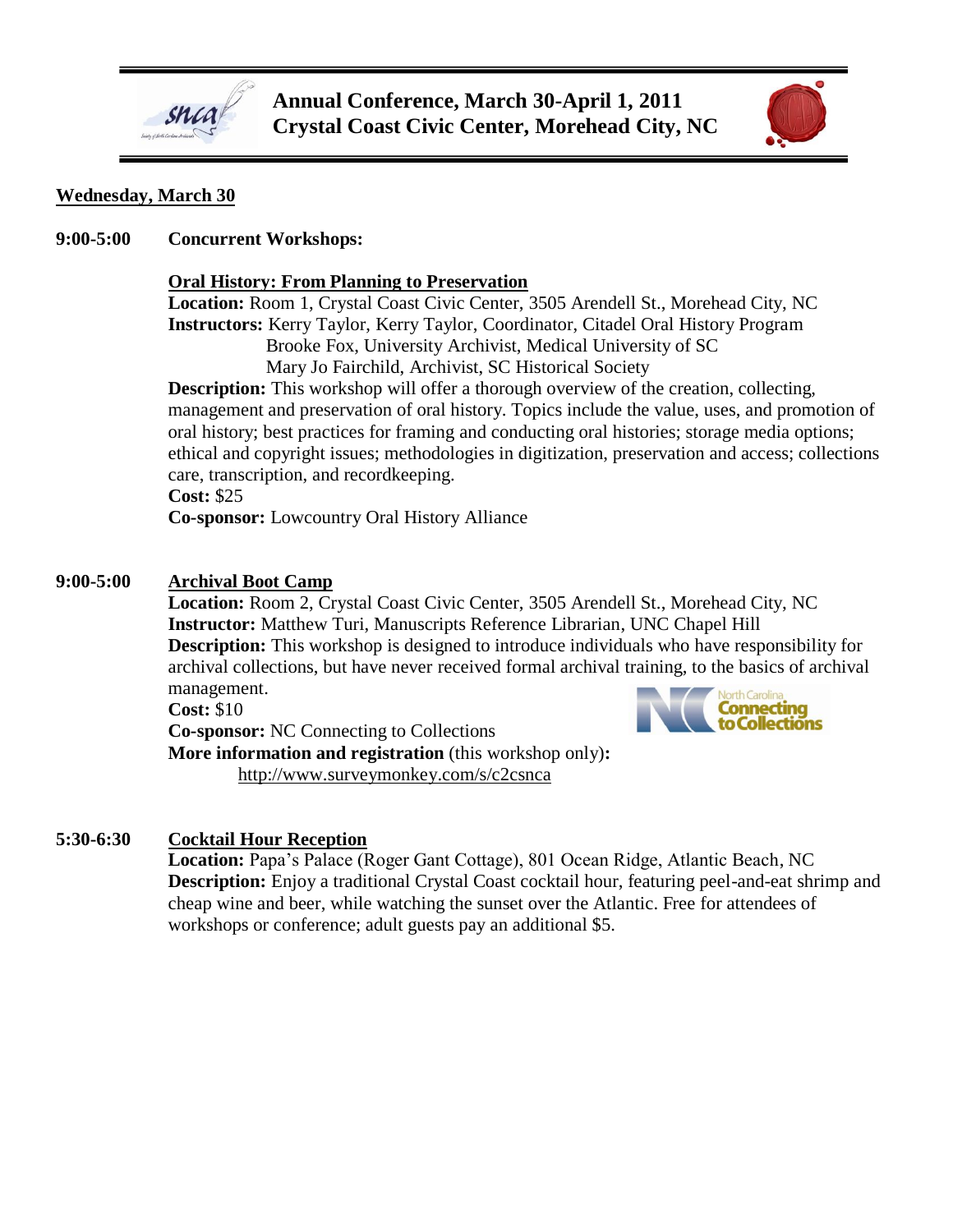

**Annual Conference, March 30-April 1, 2011 Crystal Coast Civic Center, Morehead City, NC**



# **Thursday, March 31**

| 9:30-11:00    | <b>Tour of Fort Macon</b><br>Location: Fort Macon State Park, East Fort Macon Road, Atlantic Beach, NC<br>Description: Conference and workshop attendees and their guests are welcome to attend a free<br>guided tour of the restored $19th$ century fort and explore its new visitor facility and exhibits.                                                                                                                                                                                                                                                                                                                                                                                                                                              |
|---------------|-----------------------------------------------------------------------------------------------------------------------------------------------------------------------------------------------------------------------------------------------------------------------------------------------------------------------------------------------------------------------------------------------------------------------------------------------------------------------------------------------------------------------------------------------------------------------------------------------------------------------------------------------------------------------------------------------------------------------------------------------------------|
| 11:00-1:00    | Lunch on your own.                                                                                                                                                                                                                                                                                                                                                                                                                                                                                                                                                                                                                                                                                                                                        |
| $1:00-1:30$   | <b>Registration</b><br>Location: Crystal Coast Civic Center, 3505 Arendell St., Morehead City, NC                                                                                                                                                                                                                                                                                                                                                                                                                                                                                                                                                                                                                                                         |
| $1:30-1:45$   | Welcome                                                                                                                                                                                                                                                                                                                                                                                                                                                                                                                                                                                                                                                                                                                                                   |
| $1:45-3:15$   | <b>Opening Plenary</b><br>Recovering History In the Atlantic: Queen Anne's Revenge and the H.L. Hunley<br>Speakers: David Moore, Curator of Nautical Archaeology, North Carolina Maritime Museum<br>Ralph Wilbanks, Underwater Archaeologist/Advisor, National Underwater and Marine Agency                                                                                                                                                                                                                                                                                                                                                                                                                                                               |
| $3:15 - 3:30$ | <b>Break</b>                                                                                                                                                                                                                                                                                                                                                                                                                                                                                                                                                                                                                                                                                                                                              |
| 3:30-5:00     | <b>Session I. Digital Initiatives</b><br><b>Description:</b> Whether you're an IT geek with access to the latest equipment or a hunt-and-peck<br>typist with a 10-year-old PC, nowadays all archivists are expected to develop digital tools and<br>projects. Representatives from three diverse institutions share their experiences digitizing<br>material culture objects, using collaboration to build digital programs from the ground up, and<br>implementing Encoded Archival Context.<br>Presenters: Amanda Ross and Jessica Farrell, Avery Research Center for African American<br>History and Culture, College of Charleston<br>Kristy L. Dixon and Katie McCormick, UNC Charlotte<br>Mark Custer and Jennifer Joyner, East Carolina University |
| 5:00-5:30     | <b>SNCA Annual Business Meeting</b>                                                                                                                                                                                                                                                                                                                                                                                                                                                                                                                                                                                                                                                                                                                       |
| 5:30-7:30     | Dinner on your own                                                                                                                                                                                                                                                                                                                                                                                                                                                                                                                                                                                                                                                                                                                                        |
| 7:30-9:00     | <b>Dessert Reception and Awards Ceremony</b><br>Location: North Carolina Maritime Museum, 315 Front Street, Beaufort, NC<br><b>Description:</b> Mingle with colleagues from both Carolinas as you enjoy drinks, dessert, and a<br>private tour of the NCMM. Coffee, beer, and wine will be served. (Adult guests pay an                                                                                                                                                                                                                                                                                                                                                                                                                                   |

additional \$10). Don't forget to wear your nametag!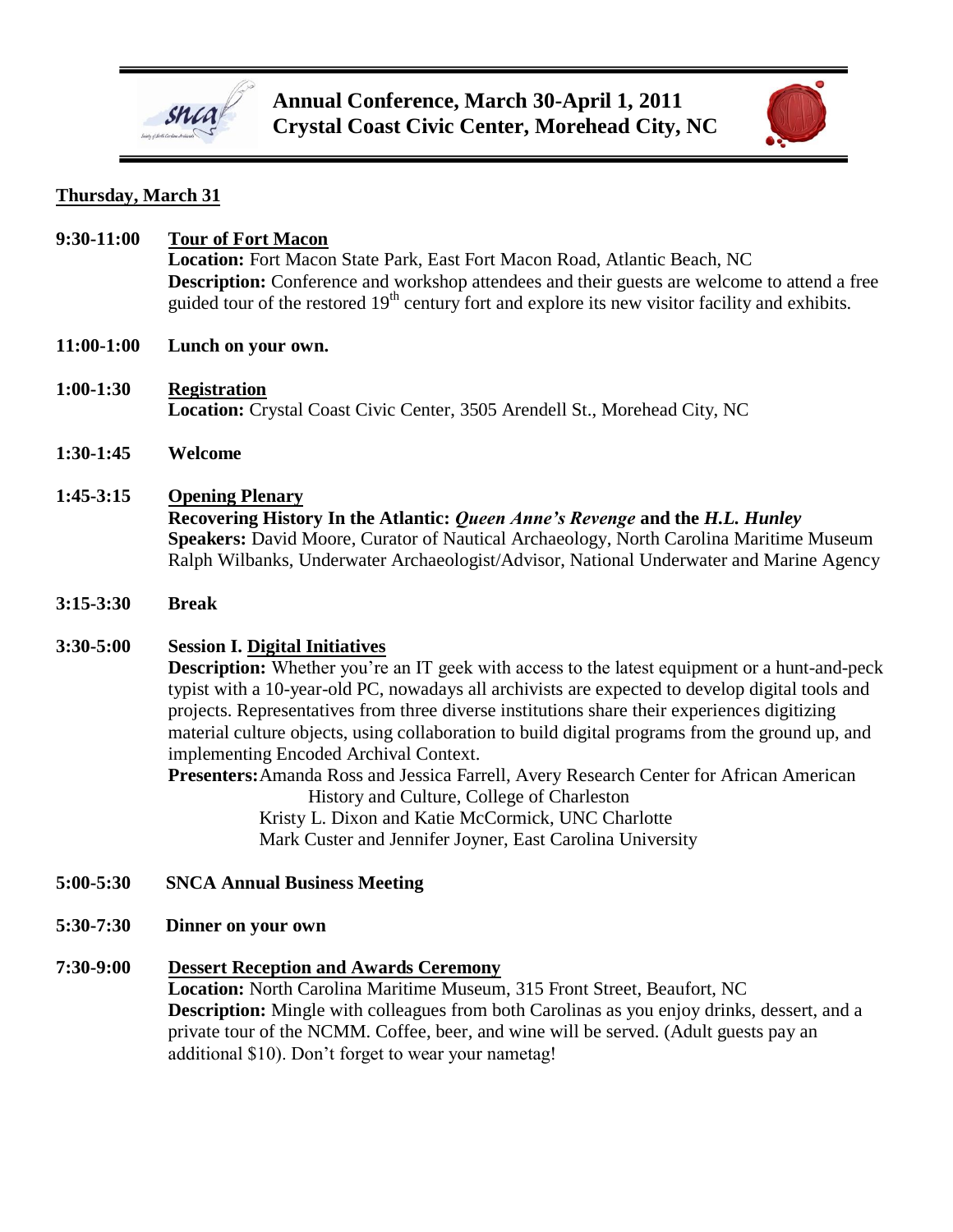



# **Friday, April 1**

## **9:00-10:00 Concurrent Sessions**

# **Session IIA. Statewide Digital Library Projects**

**Location:** CCCC, Quad 1

**Description:** This session will describe the services available to new and existing partners of the North Carolina Digital Heritage Center and the South Carolina Digital Library, and will include a discussion on the challenges and opportunities faced by large-scale collaborative digitization efforts.

**Presenters:** Kate Boyd, Program Director, SC Digital Library (USC) Nicholas Graham, Program Coordinator, NC Digital Heritage Center (UNC-CH)

#### **Session IIB. Beyond Traditional Uses**

**Location:** CCCC, Quad 2

**Description:** Panelists describe two projects in which archival materials were used by students in unconventional and collaborative ways: a play based on oral histories of the Orangeburg Massacre, and an exhibit of student art work inspired by archival documents. **Presenters:** Ashley Till, Archivist, South Carolina State University Sean Mulligan, Archivist, UNC Greensboro

#### **10:00-10:30 Poster Session Break**

**10:30-12:00 Concurrent Sessions**

#### **Session IIIA. African American Archives and Access**

**Location:** CCCC, Quad 1

**Description:** This session will discuss the challenges faced in obtaining records of African Americans and other historically underrepresented groups and will describe several initiatives enacted to improve discoverability of these resources, including the African American Documentary History Initiative in SC, the Southern Historical Collection Guide to African American Resources, and National Union Catalog of Manuscript Collections outreach activities.

**Presenters:** Holly Smith, African American Materials Specialist, UNC Chapel Hill Peter Goodman, Cataloger, Library of Congress Gabby Dudley, Graduate student, University of South Carolina

#### **Session IIIB. Collaboration and (in) Records Management**

**Location:** CCCC, Quad 2

**Description:** Panelists describe the victories and defeats of encouraging intra-institutional, multi-institutional, and pan-state records management, from the university, state, and religious archives perspectives.

**Presenters:** Jennifer Neal, Assistant Archivist, Catholic Diocese of Charleston Archives Breanna Hodges, Records Manager, South Carolina State University Kelly Eubank, Head, Electronic Records, North Carolina State Archives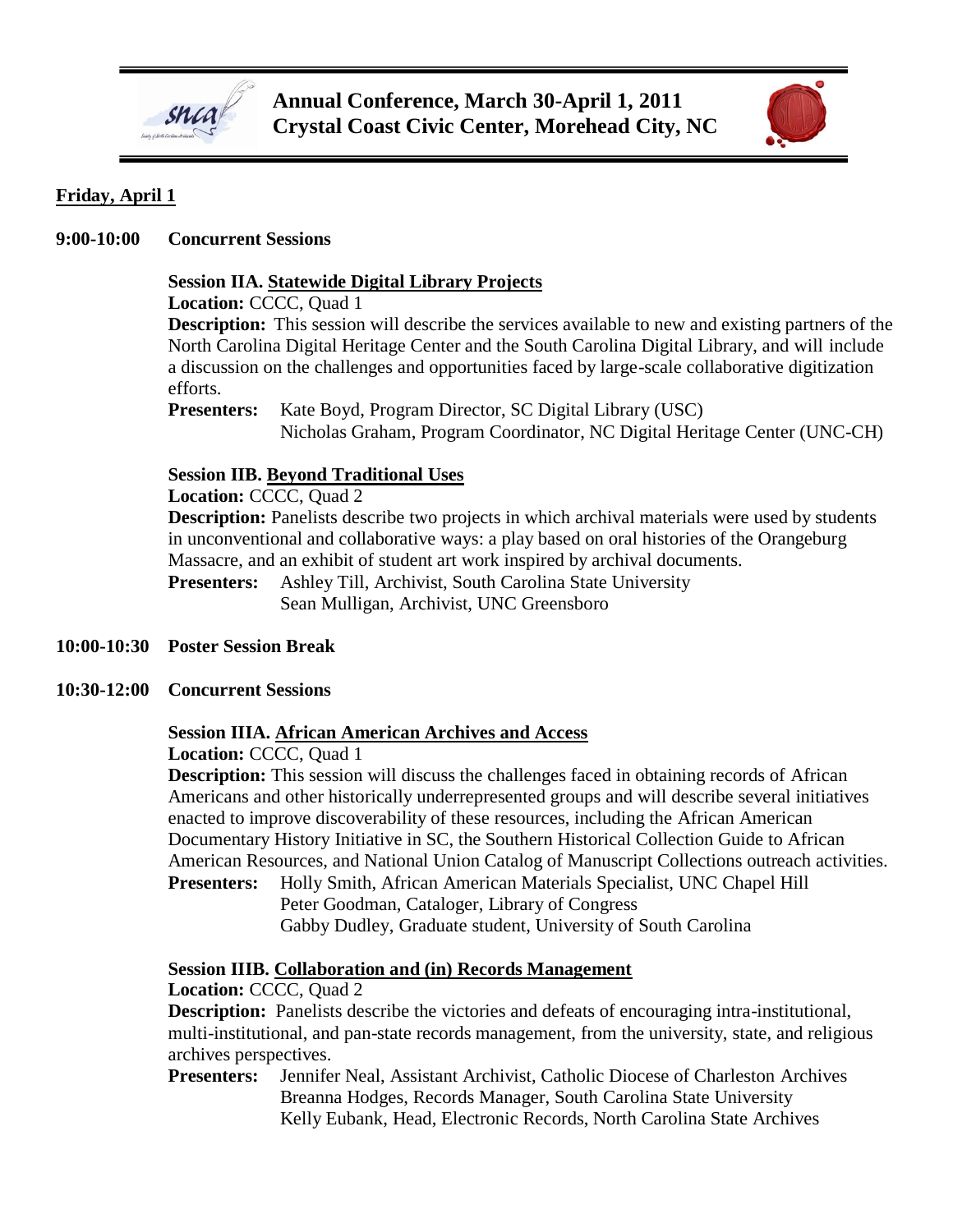



## **Friday, April 1, cont.**

| 12:00-1:00  | Lunch                                                                                                                                                                                                                                                                                                                                                                                                                                                                                                                                                                                                                                                                                                                                                                                               |
|-------------|-----------------------------------------------------------------------------------------------------------------------------------------------------------------------------------------------------------------------------------------------------------------------------------------------------------------------------------------------------------------------------------------------------------------------------------------------------------------------------------------------------------------------------------------------------------------------------------------------------------------------------------------------------------------------------------------------------------------------------------------------------------------------------------------------------|
| $1:00-1:45$ | Plenary Session IV. Carteret County Under Union Rule: The Diary of James Rumley<br>Speaker: Judkin Browning, Assistant Professor of History, Appalachian State University                                                                                                                                                                                                                                                                                                                                                                                                                                                                                                                                                                                                                           |
| $1:45-2:00$ | <b>Break</b>                                                                                                                                                                                                                                                                                                                                                                                                                                                                                                                                                                                                                                                                                                                                                                                        |
| $2:00-3:30$ | <b>Concurrent Sessions</b>                                                                                                                                                                                                                                                                                                                                                                                                                                                                                                                                                                                                                                                                                                                                                                          |
|             | <b>Session 5A. Collaboration and Exhibits</b><br>Location: CCCC, Quad 1<br><b>Description:</b> This session describes two exhibit initiatives that required unique collaborative<br>approaches: one focused on Doris Duke, in which the curators partnered with staff across the<br>university including a GIS specialist, moving image archivist, art curator, and web designer;<br>another that involves innovative alliances with students.<br>Mary Samouelian, Doris Duke Collection Archivist, Duke University Archives<br><b>Presenters:</b><br>Molly Bragg, Isobel Craven Drill Intern, Duke University Archives<br>Amy Schindler, Acting Head, Special Collections Research Center,<br>College of William and Mary<br>Session 5B. Preserving the History of Women Veterans in the Carolinas |

**Location:** CCCC, Quad 2

**Description:** Panelists discuss their roles and participation in the Betty H. Carter Women Veterans Historical Project (WVHP), which documents dozens of women who served at NC and SC military bases during WWII and beyond. The project's highly collaborative collecting and outreach activities will be discussed from the varying perspectives represented: archivist, historian and interviewer, veteran and donor.

**Presenters:** Beth Ann Koelsch, Curator, WVHP, UNC Greensboro Therese Strohmer, PhD candidate, UNC Greensboro Pat Childers, U.S.N. (ret)